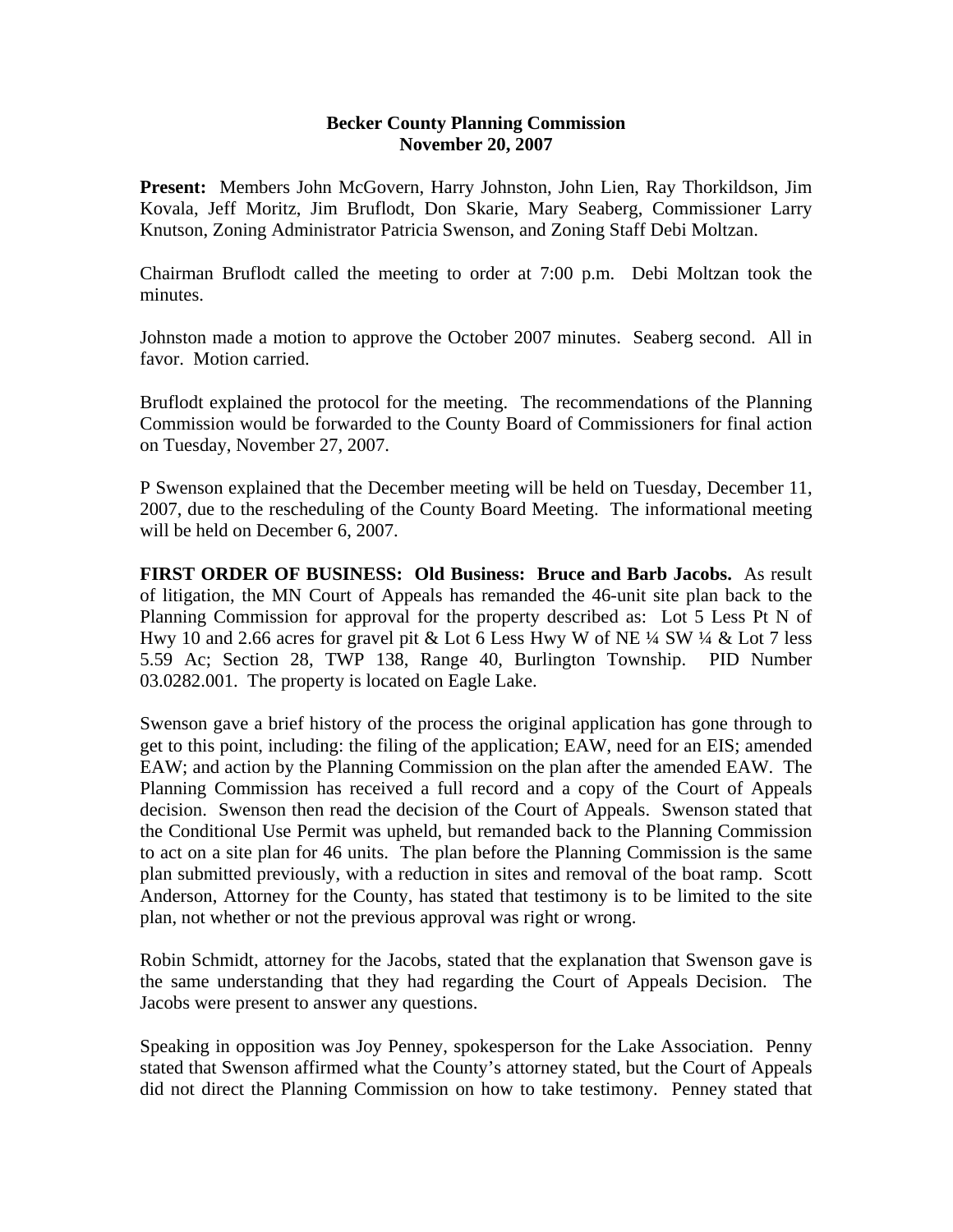there is only one Ordinance that should be referred to and that is the Ordinance that is now in effect. This Ordinance does not allow the Planning Commission to approve a plan that does not meet the Ordinance; if something is approved, the SWPP should be followed; a conservation easement should be included in a recorded document; the wetlands have not been delineated; The City of Detroit Lakes had trouble with a RV park because full information was not on the site plan; the Planning Commission should take the full 60 days to review the plan before a decision is made.

The was no written correspondence either for or against the application. At this time, testimony was closed.

Discussion was held. Bruflodt reiterated that the purpose of this hearing was to clarify what was approved before, by approving a site plan corresponding to the decision. Kovala read the motion approved in November 2006.

**Motion:** Kovala made a motion to approve a RV campground consisting of 46 RV sites, 18 boat slips, with a conservation easement buffer around the wetland and bay area on the north end of the property with the stipulation that the boat ramp be eliminated; and implement the remaining EAW and SWPP plans based no the fact that the conditions placed on the project by the Negative Declaration of the EAW and termination of the EIS and Negative Declaration would not be a detriment to the surrounding area and would mitigate any impacts on the proposed project. Knutson second.

Knutson questioned what really needed to be approved, according to the direction of the Court of Appeals. Swenson re-read the Court of Appeals Decision.

Kovala then amended his motion to read: Approve a site plan for a 46-site project based on the fact that the plan coincides with the conditional use permit and stipulations approved in November 2006. Knutson second. All in favor. Motion carried.

**SECOND ORDER OF BUSINESS: Contractor's Leasing.** Request a conditional use permit for a gravel mine operation for the property described as: Northern most 120 acres of NE ¼; Section 32, TWP 138, Range 43; Cormorant Township. PID Number 06.0419.000.

Nancy Kaeding explained the application to the Board. The property is currently used for pasture and hay ground. The site would be opened in 40-acre plots, the black dirt would be stripped and stock piled and the area would be reclaimed when the work is done. Bruflodt questioned if there were any pictures showing how other properties looked after the reclamation. Kaeding stated that nothing has been reclaimed yet; most of the properties have not yet begun excavation. Bruflodt stated that there are very few sites where gravel pits look nice after reclamation. Tony Kost further explained the reclamation process. Kost stated that they own the land rather than lease the land, so it is in their best interest to make sure the property is farmable when finished.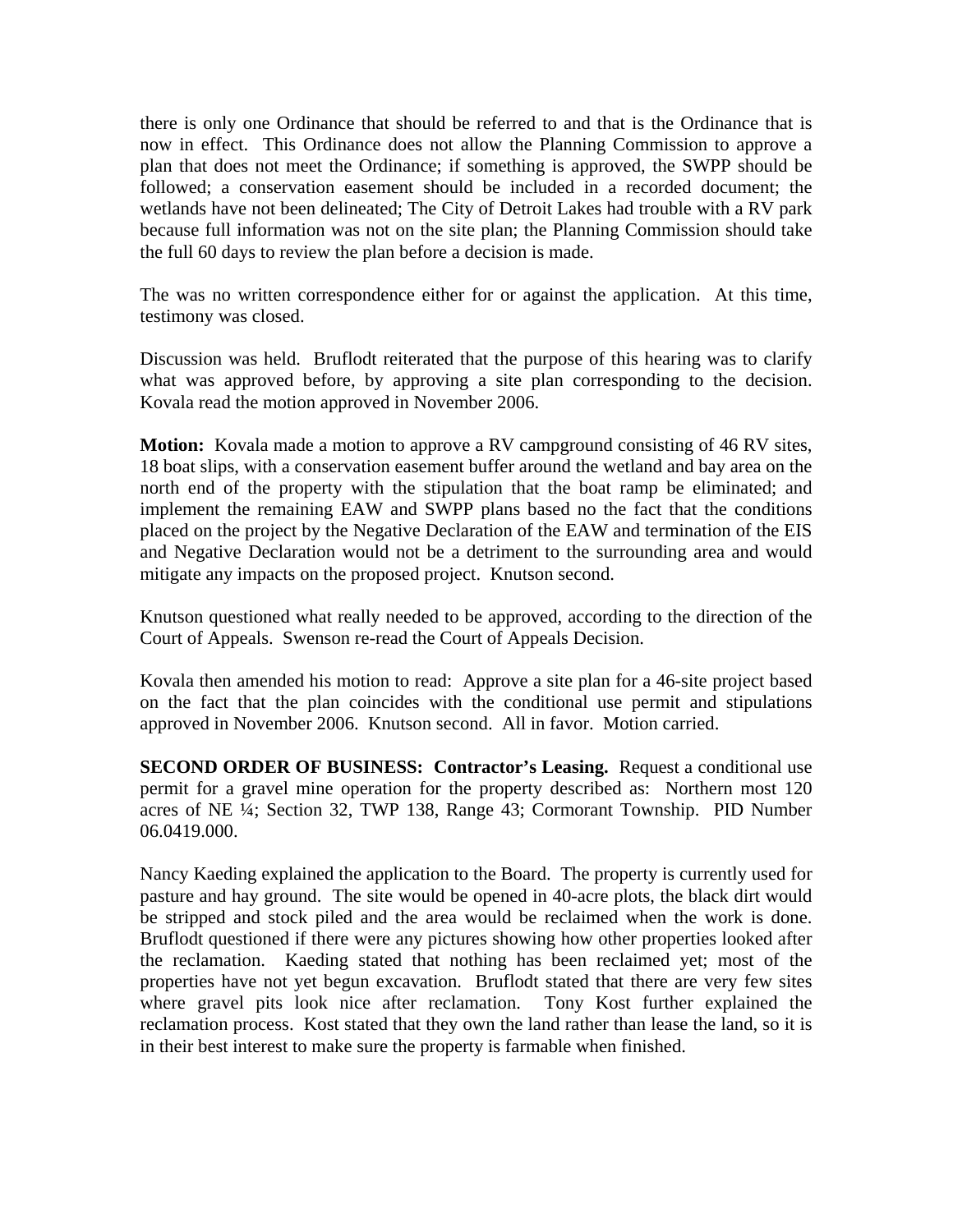Moritz questioned how the road would be accessed. Kost stated that they own the property to the north, so they would exit through the property to the north. Moritz questioned how much traffic would be added to the roads, because this road is already heavily traveled. Kost stated that they have been in contact with the County Engineer regarding the traffic. Kost stated that the average number of trucks traveling from a pit is about 10 to 15 per hour; however, the trucks are usually using one pit at a time, not multiple pits. Johnston questioned when excavation would begin in this area. Kost stated that they plan to begin within the next two years and stated that this is the end of the gravel in that region.

No one spoke in favor of the application. No one spoke against the application. There was no written correspondence either for or against the application. At this time, testimony was closed.

Further discussion was held. Seaberg questioned if there were any correspondence from the Township. Swenson stated that Cormorant Township did not respond.

**Motion:** Lien made a motion to approve a conditional use permit for a gravel mine operation following the reclamation outlined in the EAW. Kovala second. All in favor. Motion carried.

**THIRD ORDER OF BUSINESS: Michael Bullock.** Request a conditional use permit to establish a Vineyard and Farm Winery in an agricultural zone for the property described as: Govt Lots 4 & 5; Section 1, TWP 140, Range 41; Richwood Township. PID Number 24.0004.000.

Bullock explained the application to the Board. Farm wineries are governed by MN State Statute 340A.315, which does state that a conditional use permit is required from the local unit of government.

Bruflodt stated that he understood the wine tasting, but questioned what type of entertainment would take place. Bullock stated that some of the possible entertainment would include flea markets, musicals, art fairs and concerts. Knutson questioned the hours. Bullock stated that he is looking at being open 11 am to11 pm Thursday and Friday and 12 noon to 8 pm on Sunday, which should cater of the lake people. Kovala questioned the parking for 40 cars. Bullock stated that it would be nice if there were 40 cars there, but does not expect that many, however, there is enough room to park 40 cars. Kovala questioned how big the building is. Bullock stated that the current structure is a two-story building that will be renovated and opened up more for a retail area.

Discussion was held regarding the hours of operation. Bullock stated that the hours are flexible. Johnston stated that the statute includes on and off sale, and he is concerned that there will be a liquor store with loud bands. Moritz questioned how much wine an acre of grapes would produce. Bullock stated that it depended upon the grape and the year,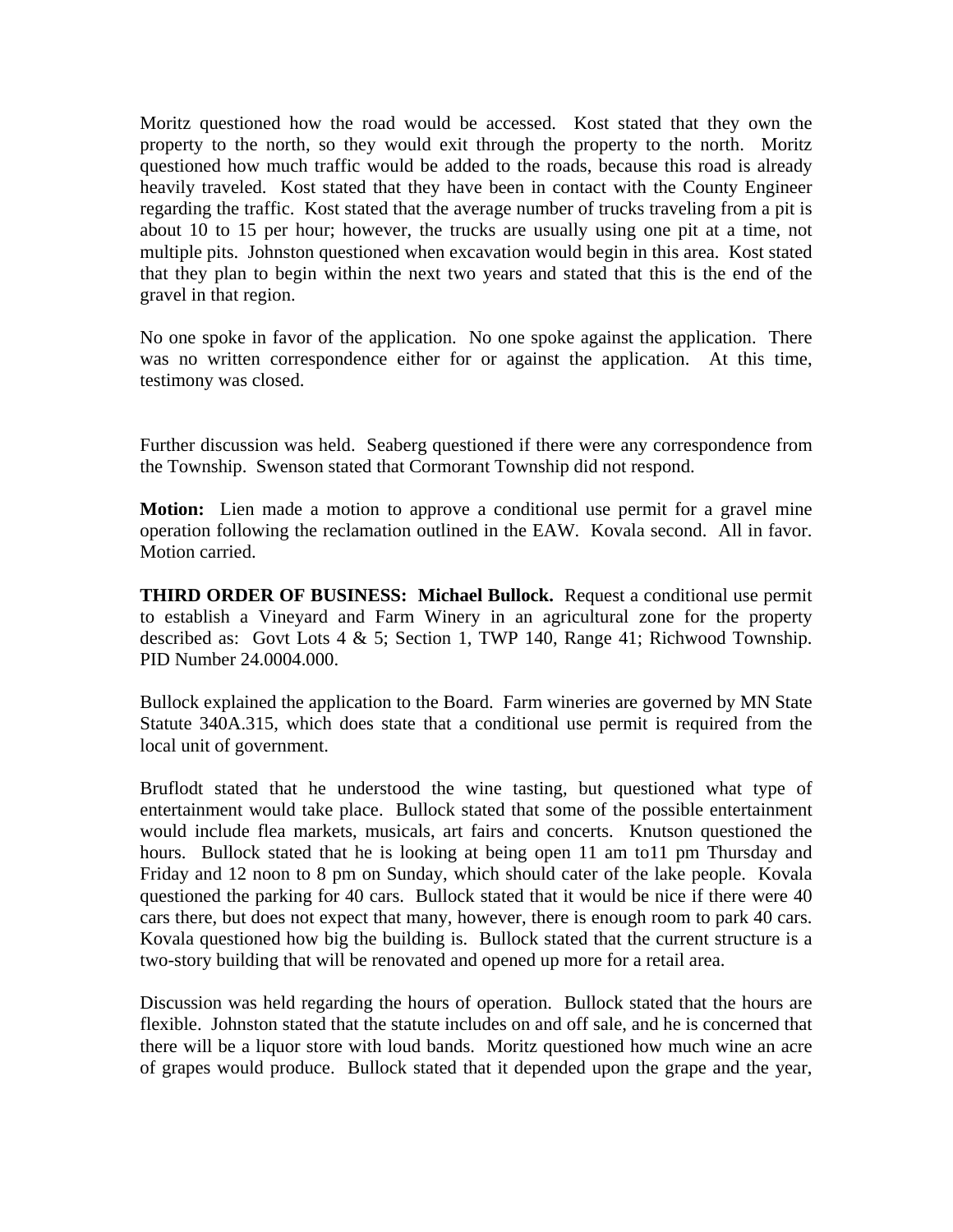but an average would be 600 gallons of wine from an acre of grapes. Bullock also stated that it takes about four years to get the grapes established.

Johnston questioned if the conditional use permit was not followed if it could be terminated. Swenson stated that if the conditional use permit has enforceable stipulations, it could be. Lien stated that he was still concerned about what type of entertainment would take place.

Bruflodt stated that the 60-day rule would require the Board to act on the application tonight or the applicant would have to postpone it. Further discussion was held regarding what information the Board was looking for to answer their questions. Knutson explained to Bullock that even if a new plan were presented, it did not mean that there would be automatic approval. Knutson stated that this location may be a suitable location to grow grapes, but may not be the appropriate location for entertainment. Seaberg questioned if the County Engineer commented about the traffic and access to the road. Swenson stated that there was no comment from the County Highway Engineer.

Speaking in favor of the application was Penny Aguirre, partner. Aguirre stated that they are good stewards of the land; they want to establish a reputable establishment; will be limiting the chemicals; and would be replacing much of the turf with natural plantings.

Speaking in opposition to the application were Doug Koenig, concerned about the traffic; and Mark Potter, concerned about the traffic and nearby church.

Written correspondence was received from Tony Scheving, in opposition to the application; Michelle Doty, in opposition to the application and Allan and Robbie Schoenberger, in opposition to the application. At this time, testimony was closed.

Further discussion was held regarding the location of the business, traffic concerns, and entertainment concerns. Kovala stated that the conditional use permit could be approved without entertainment. Moritz stated that he was concerned about the traffic.

**Motion:** Moritz made a motion to approve a conditional use permit to allow the establishment and operation of a vineyard and farm winery based on the fact that it would not be detrimental to the surrounding area with the stipulation that there be no entertainment on the premises. Kovala second. All in favor except Knutson and Johnston. Majority in favor. Motion carried.

Further discussion explained that Bullock could submit another application in the future to address entertainment possibilities or table (postpone) the application at the County Board level.

**FOURTH ORDER OF BUSINESS: Greg Hapka.** Request an after the fact conditional use permit to construct a retaining wall within the shore impact zone for the property described as: Lot 5 Bergquist Beach First Addition; Section 27, TWP 138,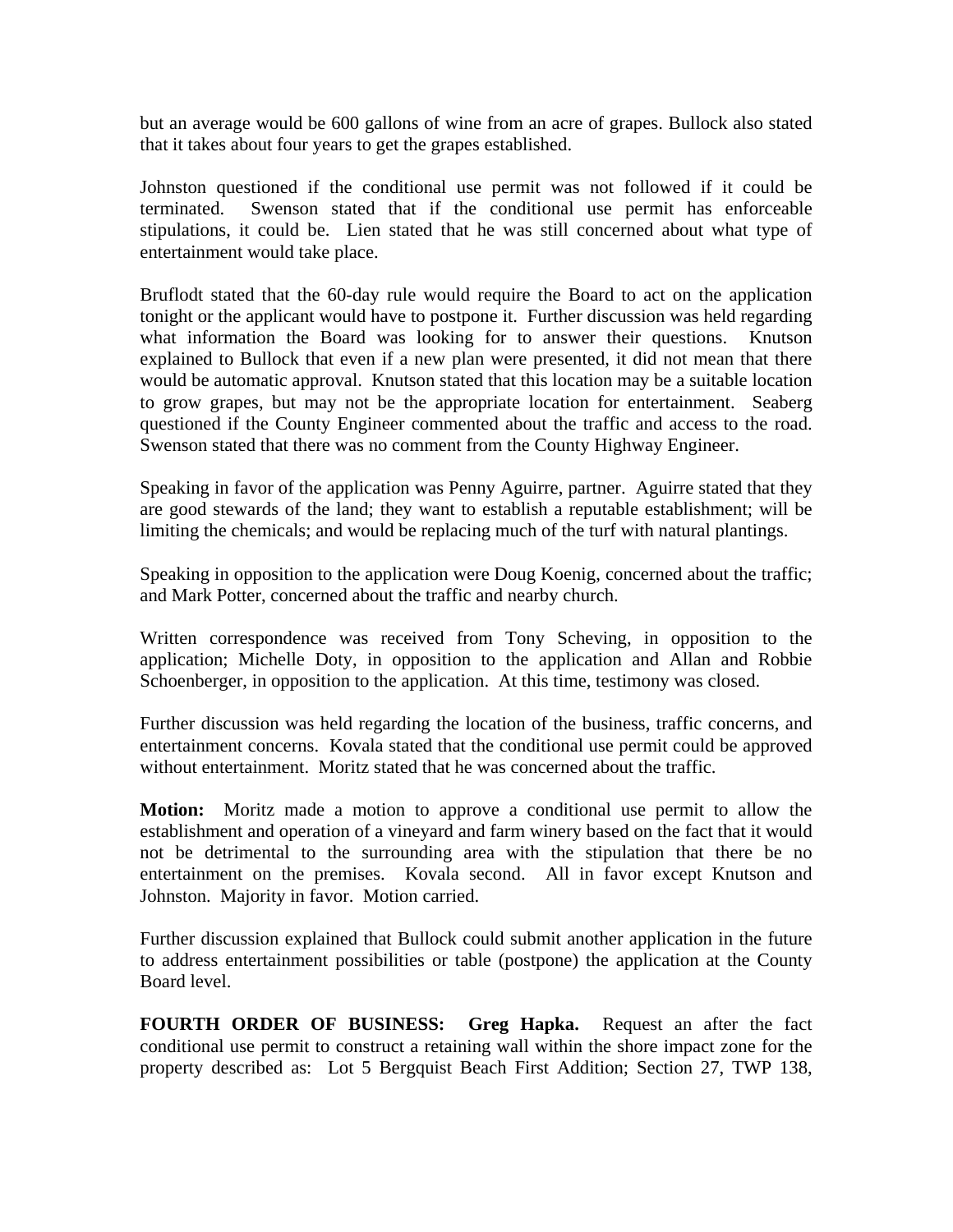Range 42; Lake Eunice Township. PID Number 17.0445.000. The property is located on Lake Eunice.

Hapka explained the application to the Board. The wall was constructed to stop the erosion of the bank.

No one spoke in favor of the application. No one spoke in opposition of the application. Written correspondence was received from Rick and Allison Newman, in favor of the application and Barry and Jana Bowers, in favor of the application. At this time, testimony was closed.

Further discussion was held. Bruflodt explained that the Board did view the property and found that the wall was about three feet in height. Bruflodt questioned why riprap was not used. Bruflodt also stated that the hot tub was found to be located within the shore impact zone. Hapka stated that there was not enough room for riprap to get the proper slope. Seaberg questioned what the shoreline regulations say about retaining walls. Swenson stated that it is preferred to have native plantings or riprap and that a retaining wall can be permitted by a conditional use permit, provided there is no alternative to correct an existing erosion problem.

Lien stated that many retaining walls have been denied because they do not meet the criteria of the Zoning Ordinance. Lien stated that the purpose of a retaining wall is to correct an erosion problem that cannot be corrected any other way, not make the front yard larger or more even. Lien stated that if this application came before the Board before the work was done, the wall probably would not have been permitted.

Skarie stated that the Board cannot allow the public to do what they want and then come in for forgiveness. Moritz stated that the Board should not permit anything after the fact that would not have been permitted prior to the work. Johnston felt that riprap could have been placed in this area and felt the hot tub should be moved out of the shore impact zone.

**Motion:** Skarie made a motion to deny the after the fact permit for a retaining wall based on the fact that the wall does not meet the criteria of the Zoning Ordinance. Lien second. All in favor. Motion carried.

**FIFTH ORDER OF BUSINESS: Fair Hills.** Request a conditional use permit to operate a restaurant that would serve both the Wildflower Golf Course and the public, for the property described as: 250 by 250 lying 33 ft N of SW Cor of SE ¼ of SE ¼; Section 33 and SE ¼ SE ¼ less 1.43 ac in SW Cor & 6.84 Ac in SE Cor; Section 33, TWP 138, Range 42; Lake Eunice Township. PID Numbers 17.0384.000 & 17.0383.000.

No one was present to explain the application. It was the consensus of the Board to move this item to the end of the agenda.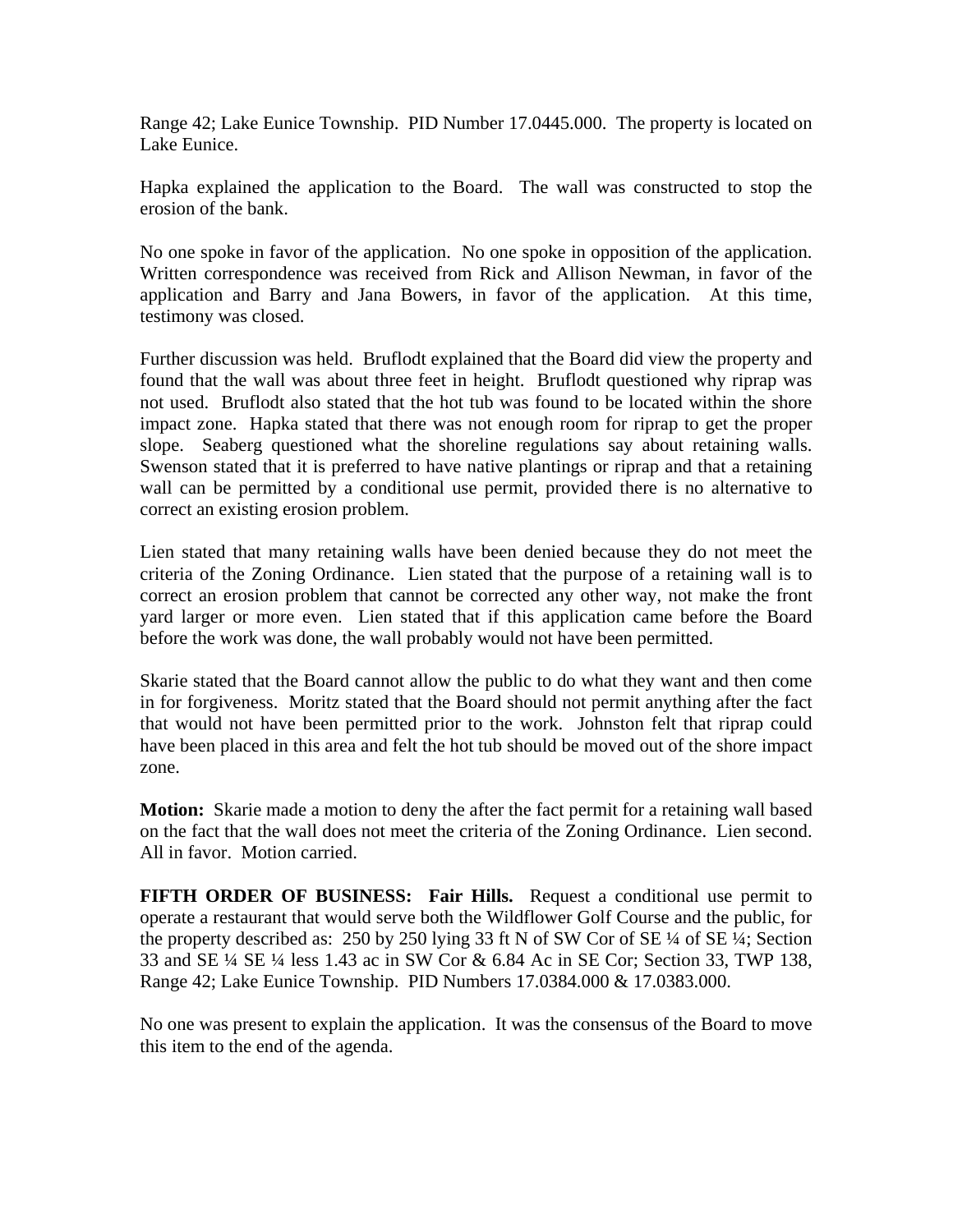**SIXTH ORDER OF BUSINESS: Kris Smith.** Request the expansion of a preliminary plat consisting of two units – one unit proposed per ordinance change and one unit proposed due to the acquisition of additional land for the property described as: Pt of Govt Lot 1 and 2, Section 10, TWP 139, Range 41; Detroit Township. PID Number 08.0170.002. The property is located on Little Floyd Lake.

Scott Walz and Bruce Qvammen explained the application to the Board. Preliminary approval has already been given for 21 units. With the acquisition of more land and the recent ordinance change, there is room for two more units. The remaining property to the north would be cleaned up.

Knutson questioned if the property, to the north, which contained the house, was also acquired. Qvammen stated that the house portion of the property had not been acquired.

No one spoke in favor of the application. No one spoke against the application. Written correspondence was received from John Postovit, Floyd Shores Association, in favor of the application; and Chad Carr, in opposition to the application. At this time, testimony was closed.

Further discussion was held regarding the ordinance changes and acquisition of land.

**Motion:** Moritz made a motion to approve the expansion of two units to the preliminary plat of Sunrise on Little Floyd based on the fact that it does meet the criteria of the Zoning Ordinance. Seaberg second. All in favor. Motion carried.

**SEVENTH ORDER OF BUSINESS: Kai Hebranson.** Request approval of a certificate of survey for one lot in an agricultural zone for the property described as: Part of Govt Lot 1; Section 13, TWP 139, Range 39; Height of Land Township. The property is located on South Twin Lake.

Scott Walz, surveyor, explained the application to the Board. The purpose of the survey was to divide the shoreline from the back land. The certificate meets the criteria of the Zoning Ordinance and Subdivision Ordinance.

No one spoke in favor of the application. No one spoke in opposition to the application. There was no written correspondence either for or against the application. At this time, testimony was closed.

Further discussion was held regarding the lot sizes and location.

**Motion:** Johnston made a motion to approve the certificate of survey for one 7.5-acre tract of land based on the fact that it meets the criteria of the Zoning Ordinance and Subdivision Ordinance. Kovala second. All in favor. Motion carried.

**EIGHTH ORDER OF BUSINESS: Chad Baker.** Request a change of zone from agricultural to residential and approval of a certificate of survey to create two lots (1.9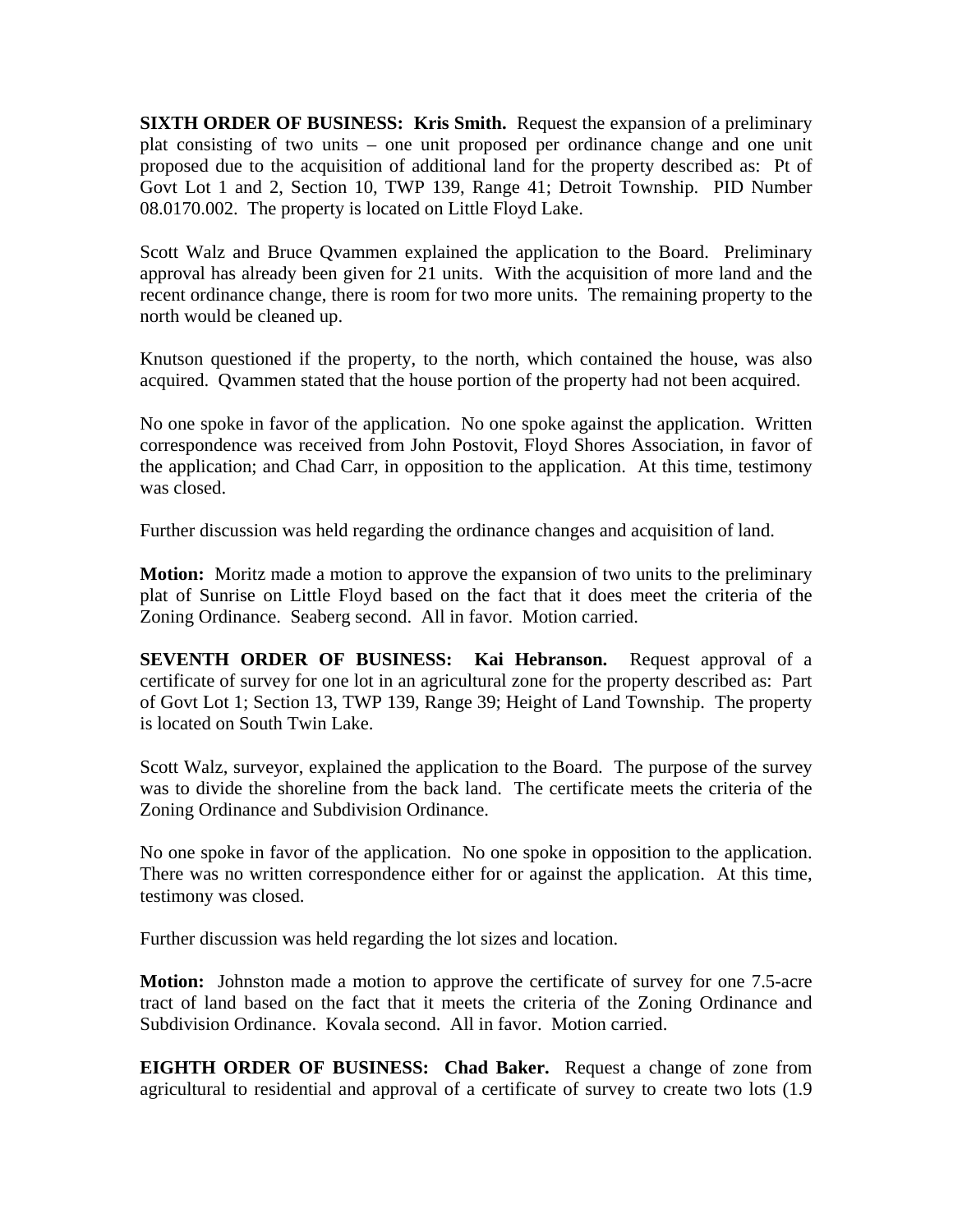acres and 1.55 acres) with the remaining 23.77 acres to remain an agricultural zone for the property described as: Pt Govt Lot 12 and Pt SE ¼ SE ¼; Section 3, TWP 138, Range 43; Cormorant Township. PID Number 06.0046.000. The property is located on Rossman Lake.

Steve Langlie, surveyor, explained the application to the Board. The intent is to subdivide the lakeshore from the remaining portion of land and since there are two houses on the property, the lakeshore needs to be divided into two lots. Each lot meets the criteria of the Zoning Ordinance and Subdivision Ordinance, but because of the age of the structures, the dwellings do not meet the required lake setback.

Johnston questioned if the size of the lots included the road right of way. Langlie stated that the right of way and wetlands have been subtracted out of the lot area.

No one spoke in favor of the application. Speaking in opposition to the application was Hans Heinrich, who was speaking for the lake association and did not want these lots to become funnel lots for back lots, and submitted a letter written by Sherwood Olson. There was no written correspondence either for or against the application. At this time, testimony was closed.

Further discussion was held regarding the zone change, lot sizes and the ordinance not allowing lake lots to be used as lake accesses for back lots.

Langlie stated that the application was for two – single-family lots.

**Motion:** Lien made a motion to approve the change of zone from agricultural to residential for two lots (1.9 acres and 1.55 acres) based on the fact that the lots meet the criteria of the Zoning Ordinance and Subdivision Ordinance. McGovern second. All in favor. Motion carried.

At this time, the Board returned to the Fair Hills application. Discussion was held regarding if the Board should act on the application or postpone action until the December 2007 meeting. Lien stated that he would feel more comfortable if someone from Fair Hills was present to answer any questions that might arise.

**Motion:** Lien made a motion to postpone the application to December 2007 and send a letter to Fair Hills explaining this to them. Kovala second. All in favor. Motion carried.

## **NINTH ORDER OF BUSINESS: Final Plat of Wheeler Lake Estates.**

Swenson explained that preliminary approval was granted for five riparian and four nonriparian lots in September 2006. Everything is in order for final approval.

**Motion:** Johnston made a motion to approve the final plat of Wheeler Lake Estates based on the fact that it meets the criteria of the Zoning Ordinance and Subdivision Ordinance. Seaberg second. All in favor. Motion carried.